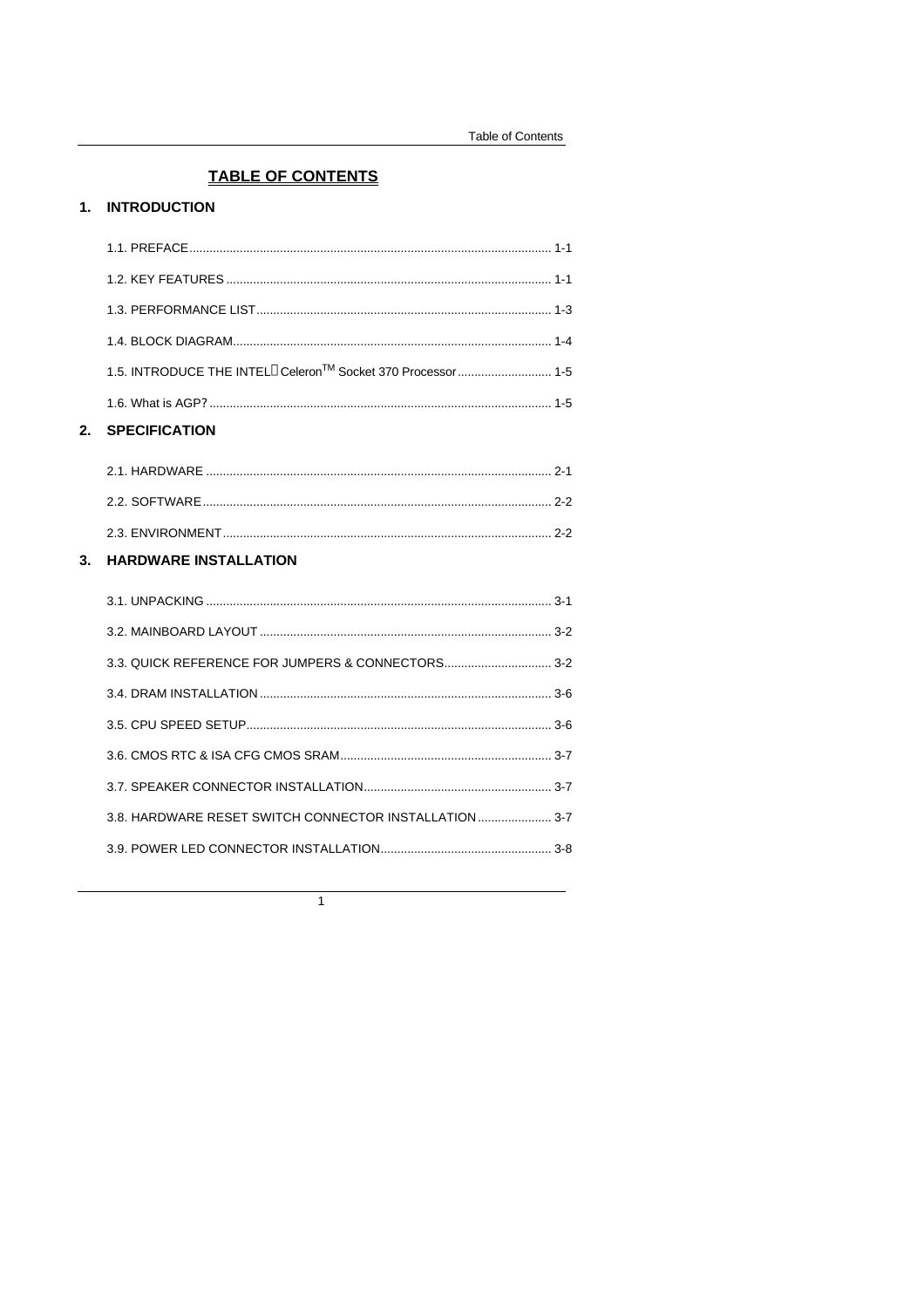### 6LM7/6LM7A

| 4. | <b>BIOS CONFIGURATION</b>                                  |
|----|------------------------------------------------------------|
|    |                                                            |
|    |                                                            |
|    |                                                            |
|    |                                                            |
|    | 4.3.2. Status Page Setup Menu / Option Page Setup Menu 4-2 |
|    |                                                            |
|    |                                                            |
|    |                                                            |
|    |                                                            |
|    |                                                            |
|    |                                                            |
|    |                                                            |
|    |                                                            |
|    |                                                            |
|    |                                                            |
|    |                                                            |
|    |                                                            |
|    |                                                            |
|    |                                                            |

 $\overline{2}$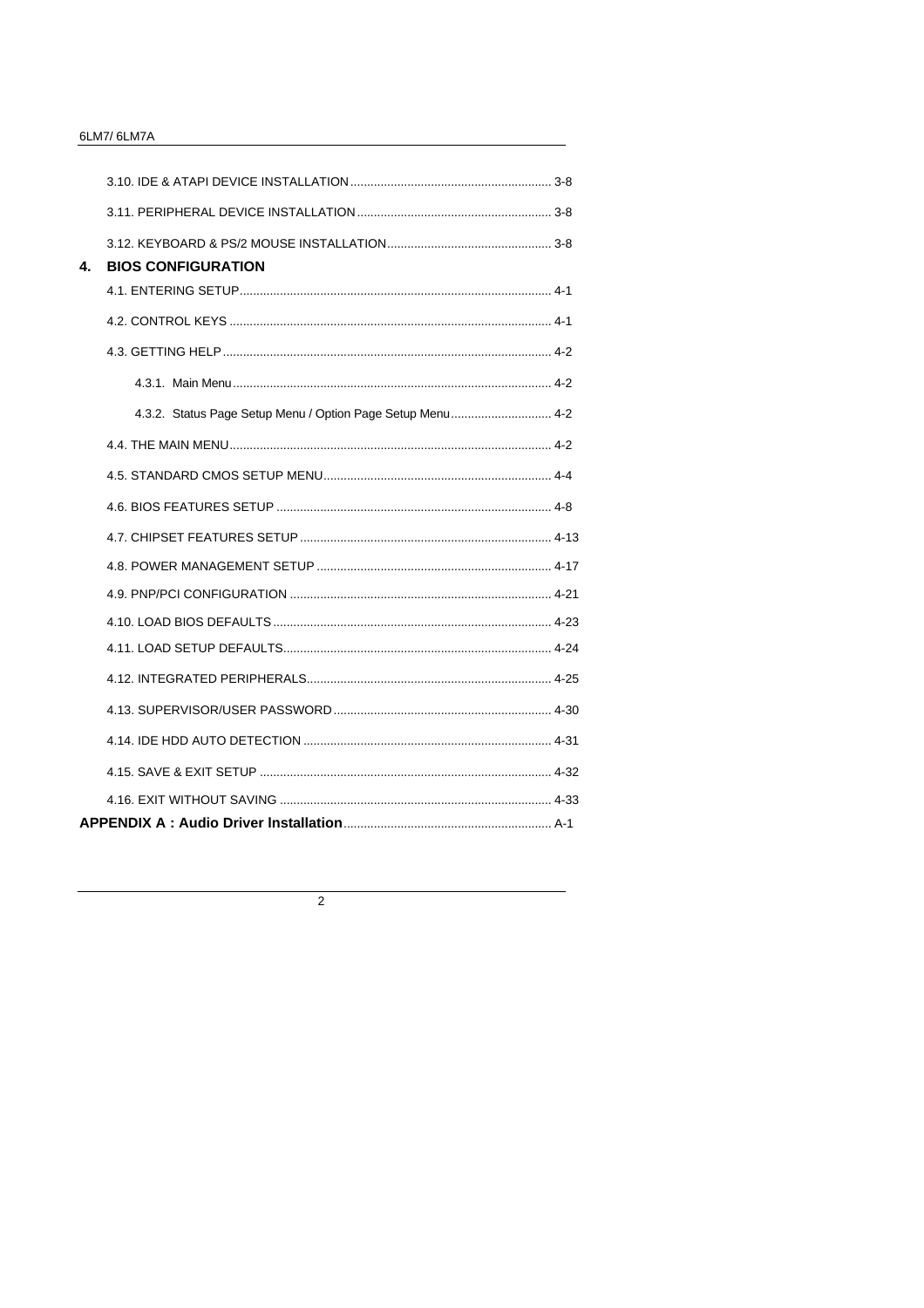## **1. INTRODUCTION**

### **1.1. PREFACE**

Welcome to use the 6LM7/6LM7A motherboard. It is a Celeron<sup>™</sup> Socket 370 Processor based PC / AT compatible system with AGP / PCI / ISA Bus, and has been designed to be the fastest PC / AT system. There are some new features allow you to operate the system with just the performance you want.

This manual also explains how to install the motherboard for operation, and how to set up your CMOS CONFIGURATION with BIOS SETUP program.

### **1.2. KEY FEATURES**

- q Intel CeleronTM Socket 370 Processor based PC / AT compatible mainboard.
- q Socket 370 Pins ZIF white socket on board.
- q Built-in PCI **ESS SOLO-1 ES1938S** audio chip (Optional).
- □ Supports Celeron<sup>™</sup> Socket 370 processor running at 366-566 MHz.
- q Intel 440LX chipset, Supports AGP / SDRAM / Ultra DMA/33 IDE / Keyboard and PS/2 Mouse Power On / ACPI features.
- □ Supports 3xDIMMs using 3.3V EDO or SDRAM DIMM module.
- □ Supports external Modem Ring-On on COMA & COMB and internal Modem Ring-On.
- q Supports EDO 16MB ~ 768 MB, SDRAM 16MB~384MB memory on board.
- □ Supports Wake-up on LAN.
- □ Supports ECC or Non-ECC type DRAM module.
- q 1xAGP slot, 3xPCI Bus slots, 1xISA Bus slots.
- □ Supports 2 channels Ultra DMA/33 IDE ports for 4 IDE Devices.
- □ Supports 1x Line in, 1x Line Out, 1x Mic in, 2x CD Line in, 1x GAME Port 1 x TEL. (Optional).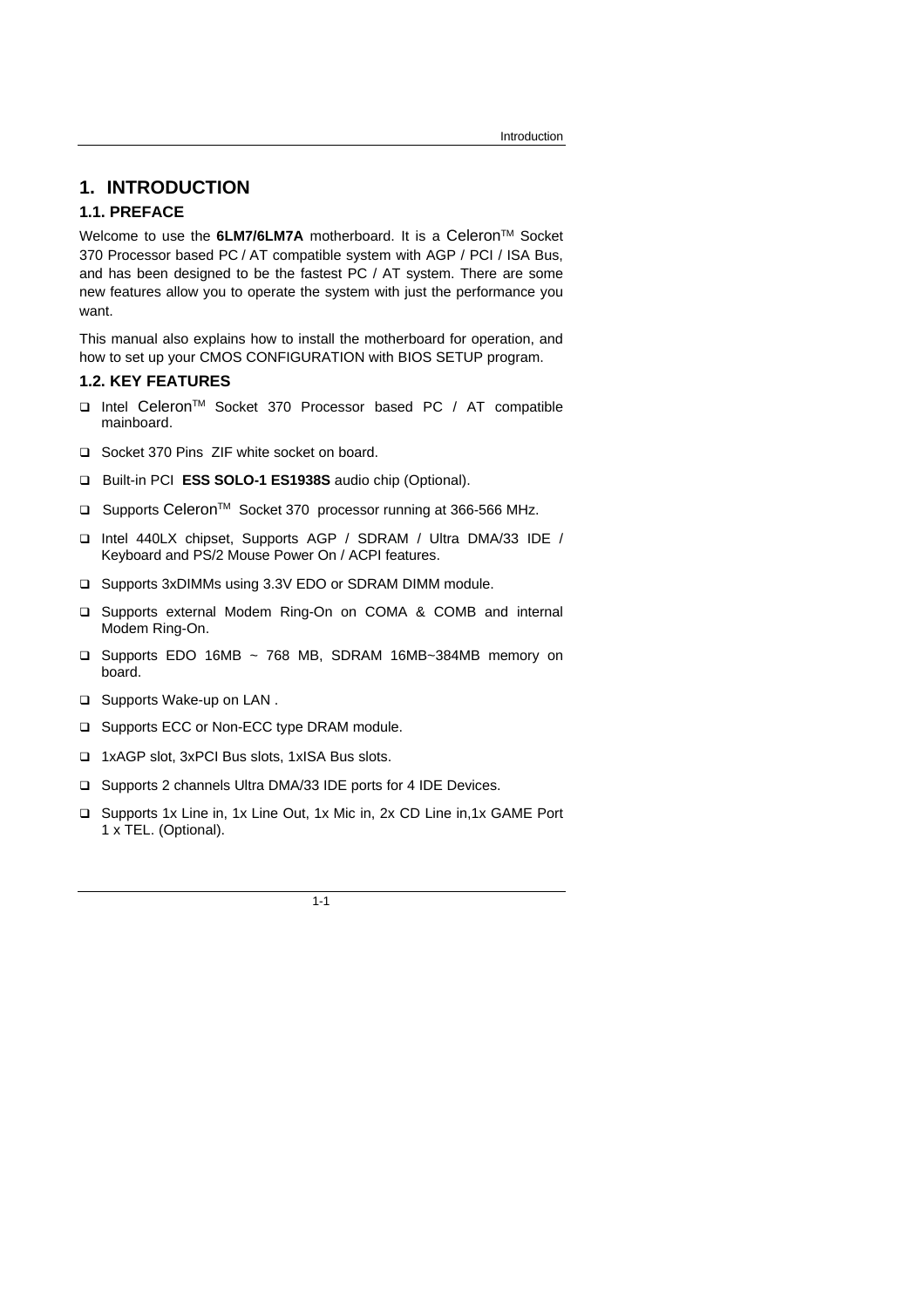### 6LM7/ 6LM7A

- q Supports 2xCOM (16550), 1xLPT (EPP / ECP), 1x1.44MB Floppy port.
- □ Supports USB port & PS/2 Mouse/ Keyboard port.
- q Licensed AWARD BIOS, 2M bits FLASH RAM.
- q 24.3 cm x 22 cm Micro ATX SIZE form factor, 4 layers PCB.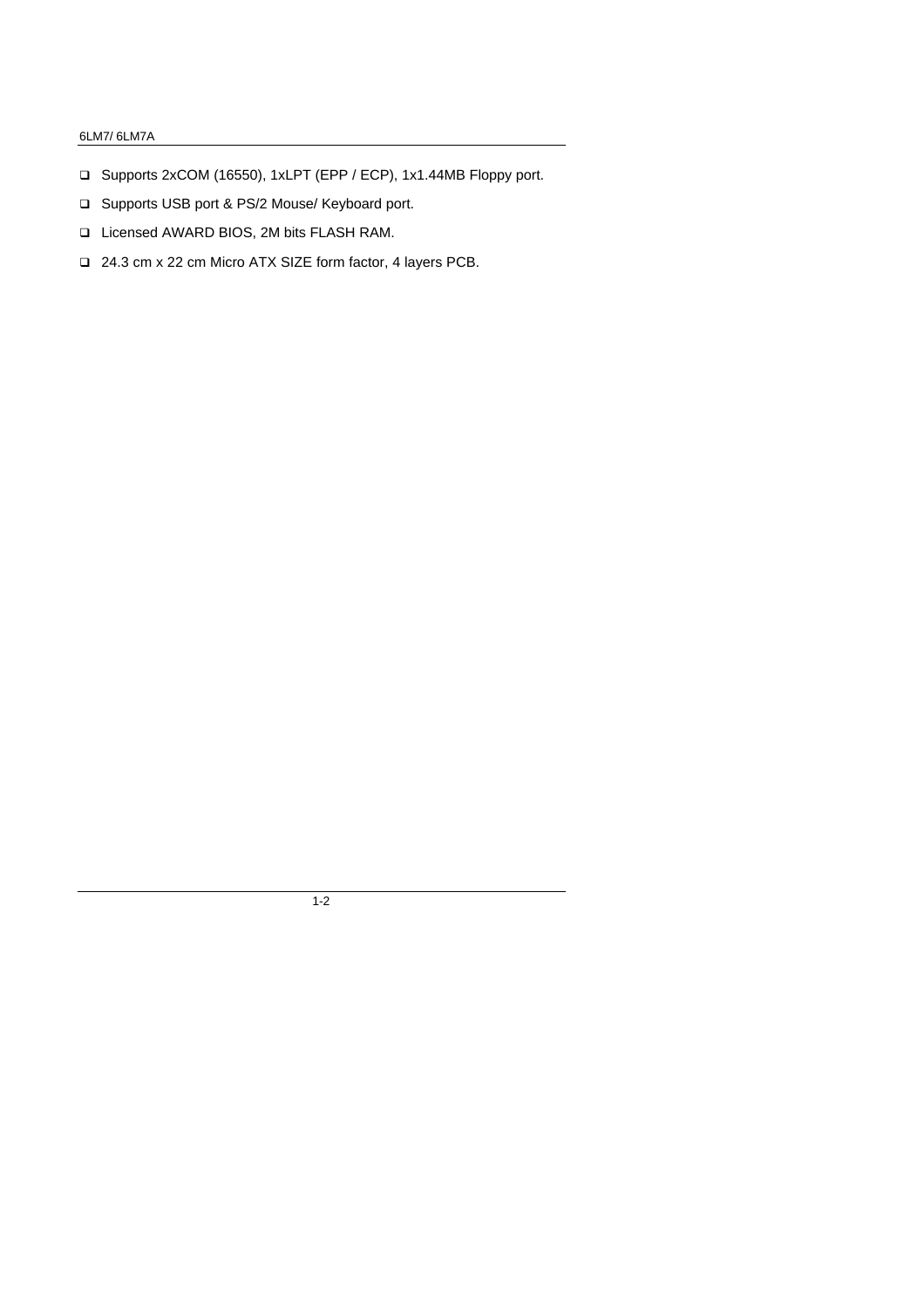## **1.3. PERFORMANCE LIST**

The following performance data list is the testing results of some popular benchmark testing programs.

These data are just referred by users, and there is no responsibility for different testing data values gotten by users. (The different Hardware & Software configuration will result in different benchmark testing results.)

- CPU Intel<sup>®</sup> Celeron<sup>TM</sup> 366MHz Socket 370 processor
- DRAM (128x 1) MB SDRAM (SEC KM48S8030BT-GH)
- CACHE SIZE 128 KB included in CPU
- DISPLAY GA-630 VOODOO BANSHEE (16MB SGRAM)
- STORAGE Onboard IDE (IBM DHEA 38451)
- O.S. Windows NT™ 4.0 SPK3
- DRIVER Display Driver at 1024 x 768 x 256 colors x 75Hz.

TRIONES Bus Master IDE Driver 3.70

| Processor                | Intel <sup>®</sup> Celeron™<br>366MHz (66x5.5) |
|--------------------------|------------------------------------------------|
| Winbench98               |                                                |
| CPU mark32               | 705                                            |
| <b>FPU Winmark</b>       | 1970                                           |
| <b>Business Disk</b>     | 1790                                           |
| <b>Hi-End Disk</b>       | 4290                                           |
| <b>Business Graphics</b> | 224                                            |
| <b>Hi-End Graphics</b>   | 248                                            |
| Winstone98               |                                                |
| <b>Business</b>          | 32.9                                           |
| Hi-End                   | 36.6                                           |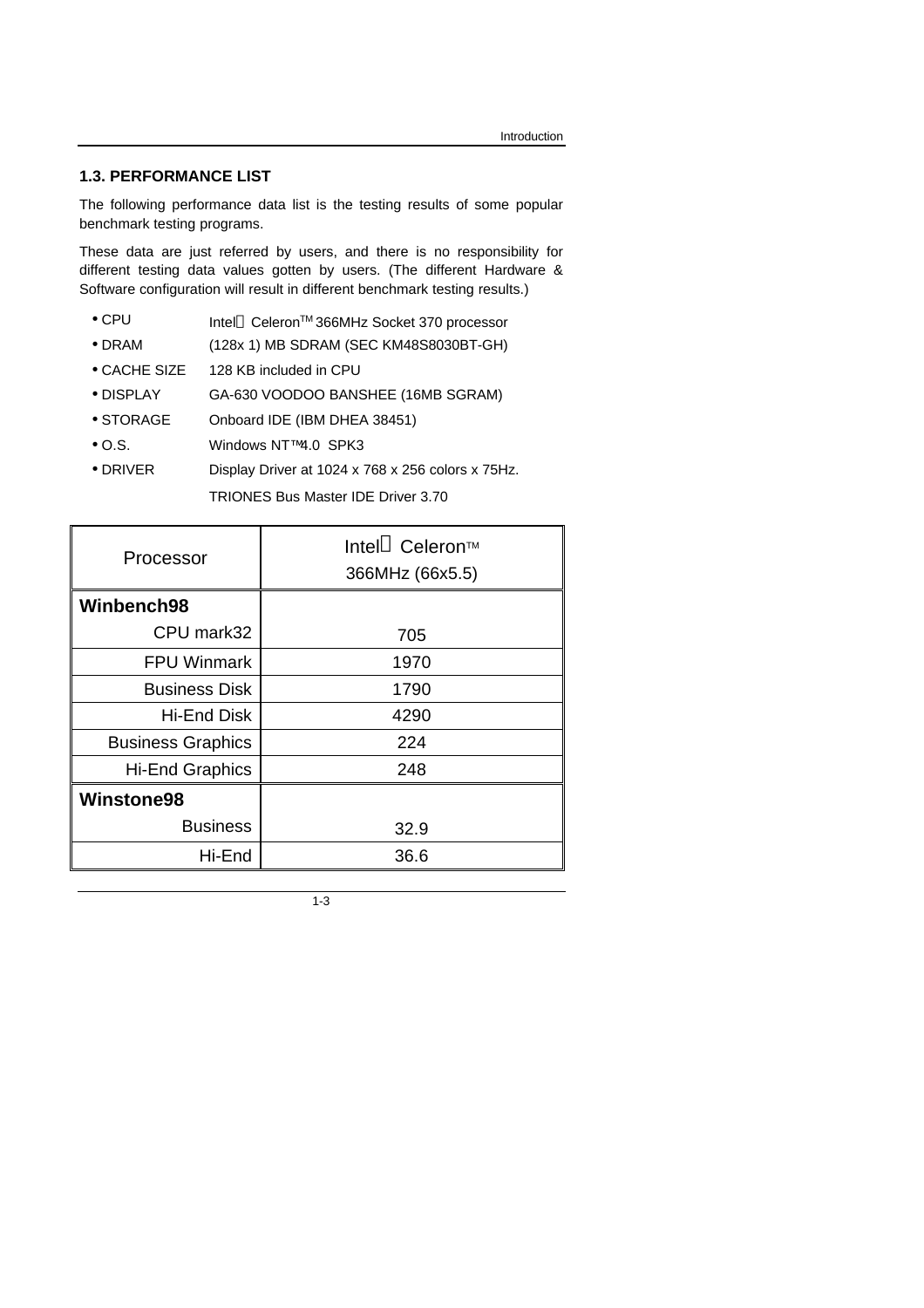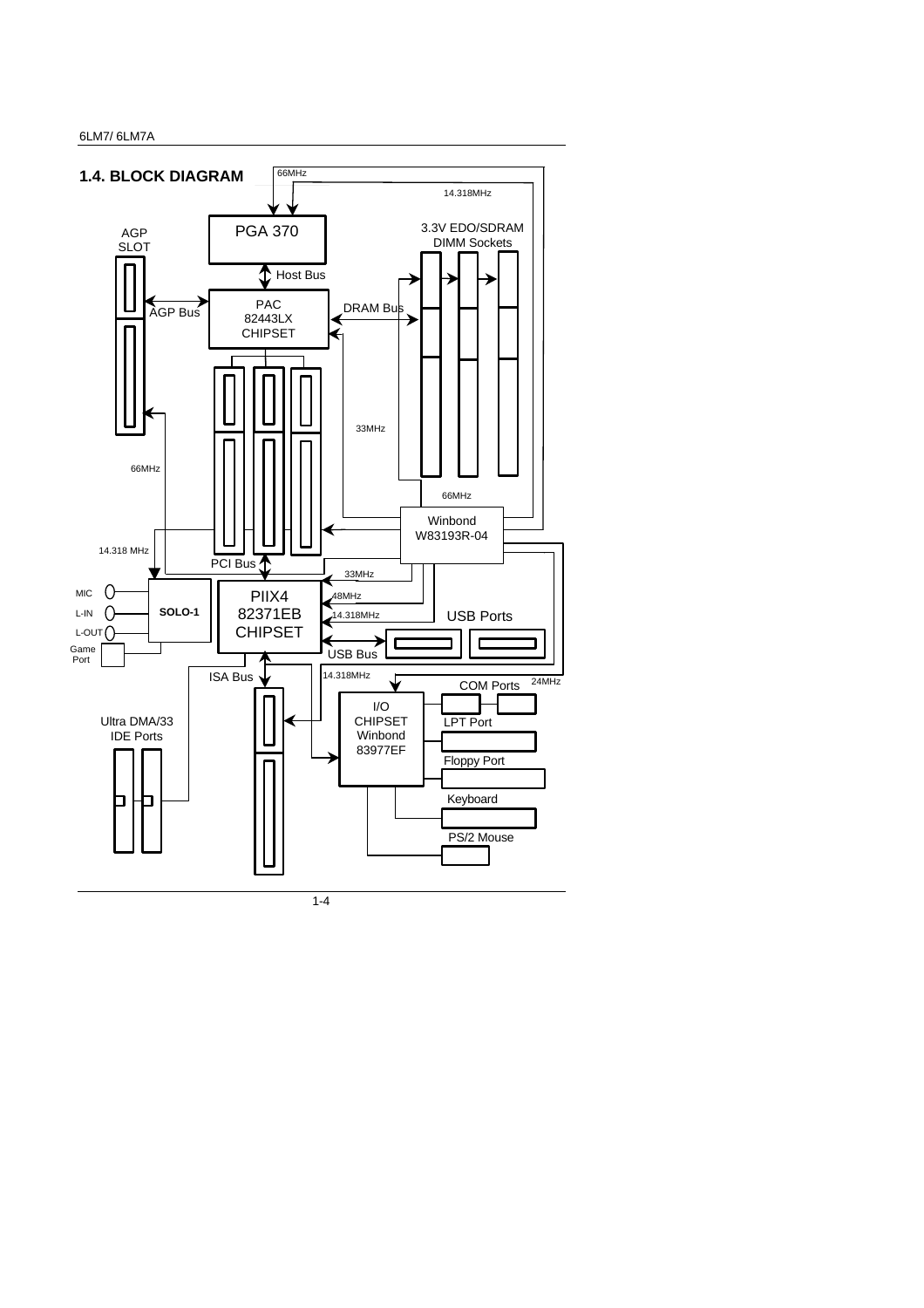## **1.5. INTRODUCE THE INTELâCeleronTM Socket 370 Processor**



Figure 1: INTEL<sup>®</sup> Celeron<sup>™</sup> Socket370 Processor

### **1.6 What is AGP?**

The Accelerated Graphics Port (AGP) is a new port on the Host-To-PCI bridge device that supports an AGP port. The main purpose of the AGP port is to provide fast access to system memory.

The AGP port can be used either as fast PCI port (32-bits at 66MHz vs. 32 bits at 33MHz) or as an AGP port which supports 2x data-rate, a read queue, and side band addressing. When the 2x-data rate is used the port can transmit data at 533MB/sec (66.6\*2\*4). The read-queue can be used to pipeline reads – removing the effects of the reads-latency. Side band addressing can be used to transmit the data address on a separate line in order to speed up the transaction.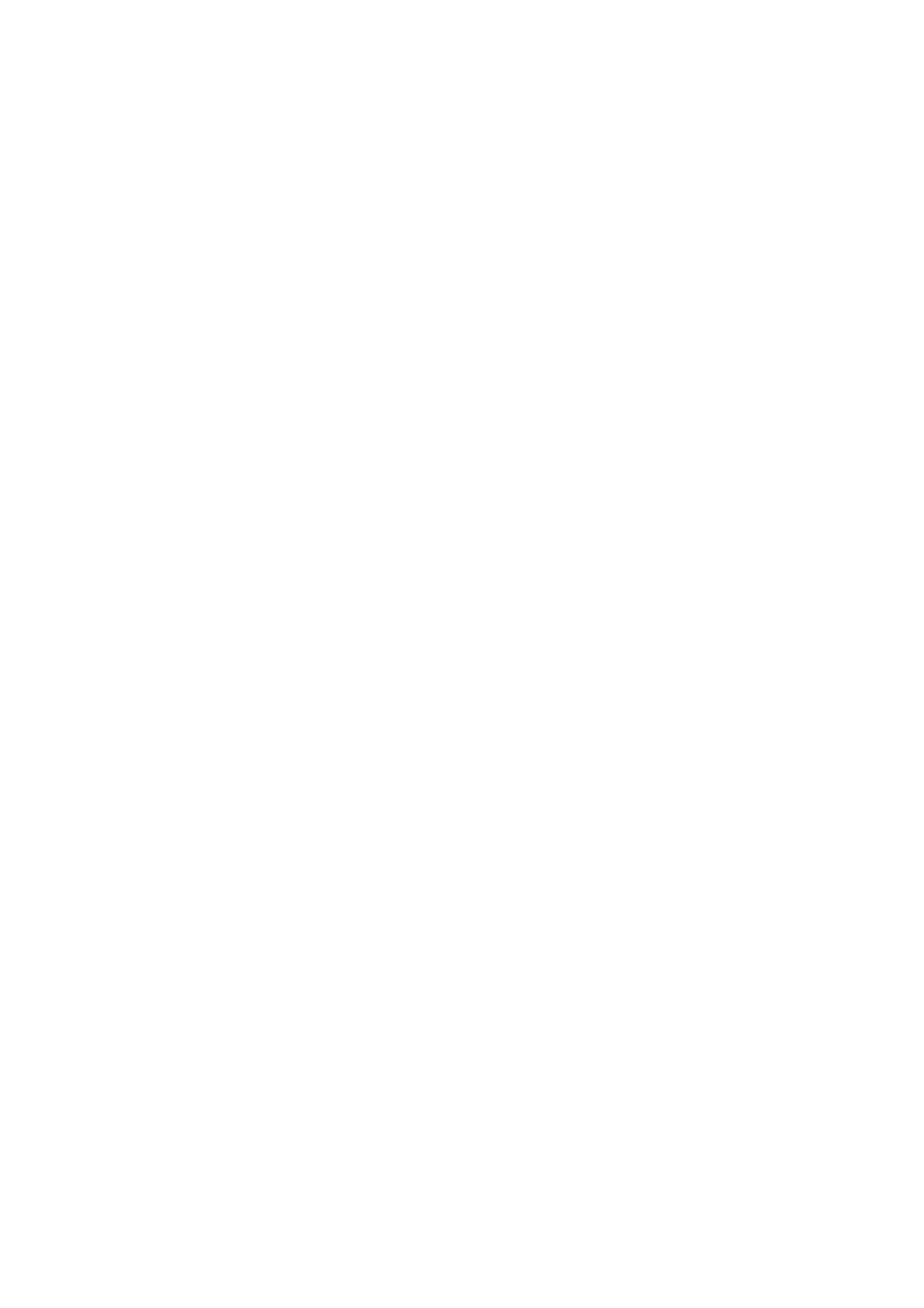# **2. SPECIFICATION**

# **2.1. HARDWARE**

| $\bullet$ CPU   | - Celeron™ Socket 370 processor 366-566 MHz.                                                                         |
|-----------------|----------------------------------------------------------------------------------------------------------------------|
|                 | - 66MHz Socket 370 on board.                                                                                         |
| • PROTECTION    | - Speaker Alarm when detect "CPU FAN Failure" or<br>"CPU Overheat".                                                  |
|                 | - Automatically slow down CPU speed when "CPU<br>Overheat".                                                          |
|                 | $-$ H/W monitor power status ( $\pm$ 5V, $\pm$ 12V,<br>VGTL,5VSB, CPU voltage & CMOS battery<br>voltage). (Optional) |
| $\bullet$ SPEED | - 66 MHz system speed.                                                                                               |
|                 | - 66 MHz AGP bus speed. (2X mode 133MHz)                                                                             |
|                 | - 33 MHz PCI-Bus speed.                                                                                              |
|                 | - 8 MHz AT bus speed.                                                                                                |
| • DRAM MEMORY   | - 3 banks 168 pins DIMM module sockets on board.<br>- Use 16 / 32 / 64 / 128 / 256 MB DIMM module<br>DRAM.           |
|                 | $-$ Supports EDO 16MB $\sim$ 768 MB,                                                                                 |
|                 | SDRAM 16MB~384MB.                                                                                                    |
|                 | - Supports 3.3V SDRAM / EDO type DRAM.                                                                               |
|                 | - Supports ECC or Non-ECC type DRAM.                                                                                 |
| • CACHE MEMORY  | - 32 KB 1st cache memory included in CPU.                                                                            |
|                 | - 128KB L2 cache memory included in CPU.                                                                             |
|                 | - Supports DIB speed mode for L2 Cache.                                                                              |
| • I/O BUS SLOTS | - 3 33MHz Master / Slave PCI-BUS.<br>$-1$ 8MHz 16 bits ISA BUS.                                                      |
|                 | $-166$ MHz / 133MHz AGP bus.                                                                                         |
| • IDE PORTS     | - 2 Ultra DMA/33 Bus Master IDE channels on                                                                          |
|                 | board.(Using IRQ14,15)                                                                                               |
|                 | - Supports Mode 3,4 IDE & ATAPI CD - ROM.                                                                            |
|                 |                                                                                                                      |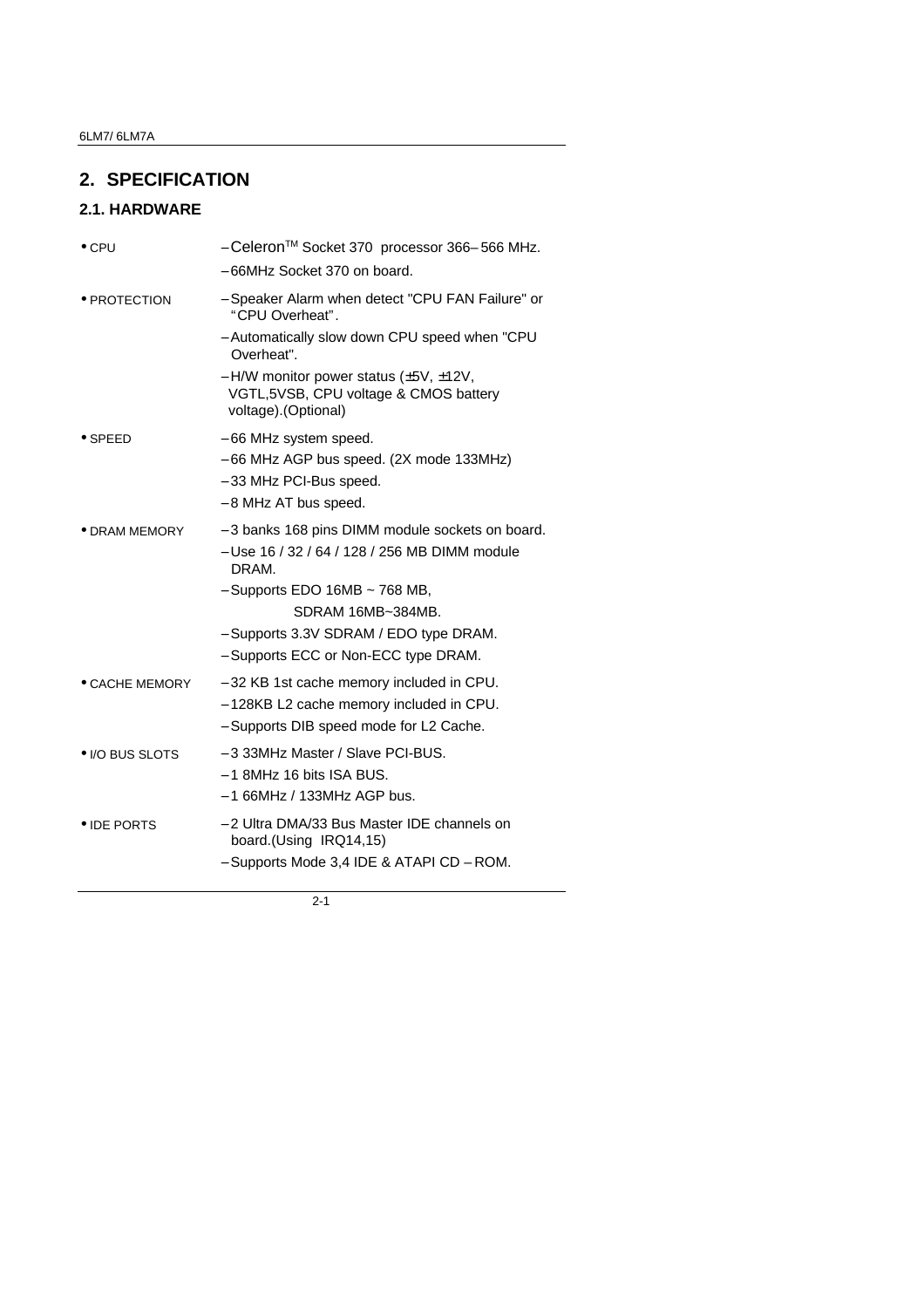| $\bullet$ I/O PORTS                                  | - Supports 2 16550 COM ports.<br>- Supports 1 EPP/ECP LPT port.<br>- Supports 1 1.44/2.88 MB Floppy port.<br>- Supports 2 USB ports.<br>- Supports PS/2 Mouse & Keyboard.                                                                                                                  |
|------------------------------------------------------|--------------------------------------------------------------------------------------------------------------------------------------------------------------------------------------------------------------------------------------------------------------------------------------------|
| • Audio Ports<br>(Optional)                          | $-1x$ Line in<br>- 1x Line out<br>$-1x$ Mic in<br>- 1x Game Port<br>$-2x$ CD Line in<br>$-1x$ TEL                                                                                                                                                                                          |
| $\bullet$ GREEN FUNCTION                             | - Suspend mode support.<br>- Green switch & ACPI LED support.<br>- IDE & Display power down support.<br>- Monitors all IRQ / DMA / Display / I/O events.                                                                                                                                   |
| $\bullet$ BIOS                                       | - 2M bits FLASH RAM.<br>- Supports Plug & Play, DMI Function.                                                                                                                                                                                                                              |
| ● DIMENSION                                          | - Micro ATX Form Factor, 4 layers PCB.                                                                                                                                                                                                                                                     |
| 2.2. SOFTWARE                                        |                                                                                                                                                                                                                                                                                            |
| $\bullet$ DRIVER<br>$\bullet$ BIOS<br>$\bullet$ O.S. | - UUCD (Bus Master + Sound Driver) (Optional)<br>- Licensed AWARD BIOS.<br>- AT CMOS Setup, BIOS / Chipset Setup, Green<br>Setup, Hard Disk Utility included.<br>- Operation with MS-DOS <sup>®</sup> , Windows <sup>®</sup> 95,<br>Windows®98, WINDOWS™ NT, OS/2, NOVELL<br>and SCO UNIX. |
| <b>2.3. ENVIRONMENT</b>                              |                                                                                                                                                                                                                                                                                            |
| • Relative Hum.<br>$\Lambda$ 14:4                    | • Ambient Temp. $-0$ °C to +50°C (Operating).<br>$-0$ to $+85%$ (Operating).<br>$0 to 1000$ fact $(Onomial)$                                                                                                                                                                               |

- Altitude − 0 to 10,000 feet (Operating). • Vibration − 0 to 1,000 Hz.
- Electricity − 4.9 V to 5.2 V. (Max. 20A current at 5V.)
	-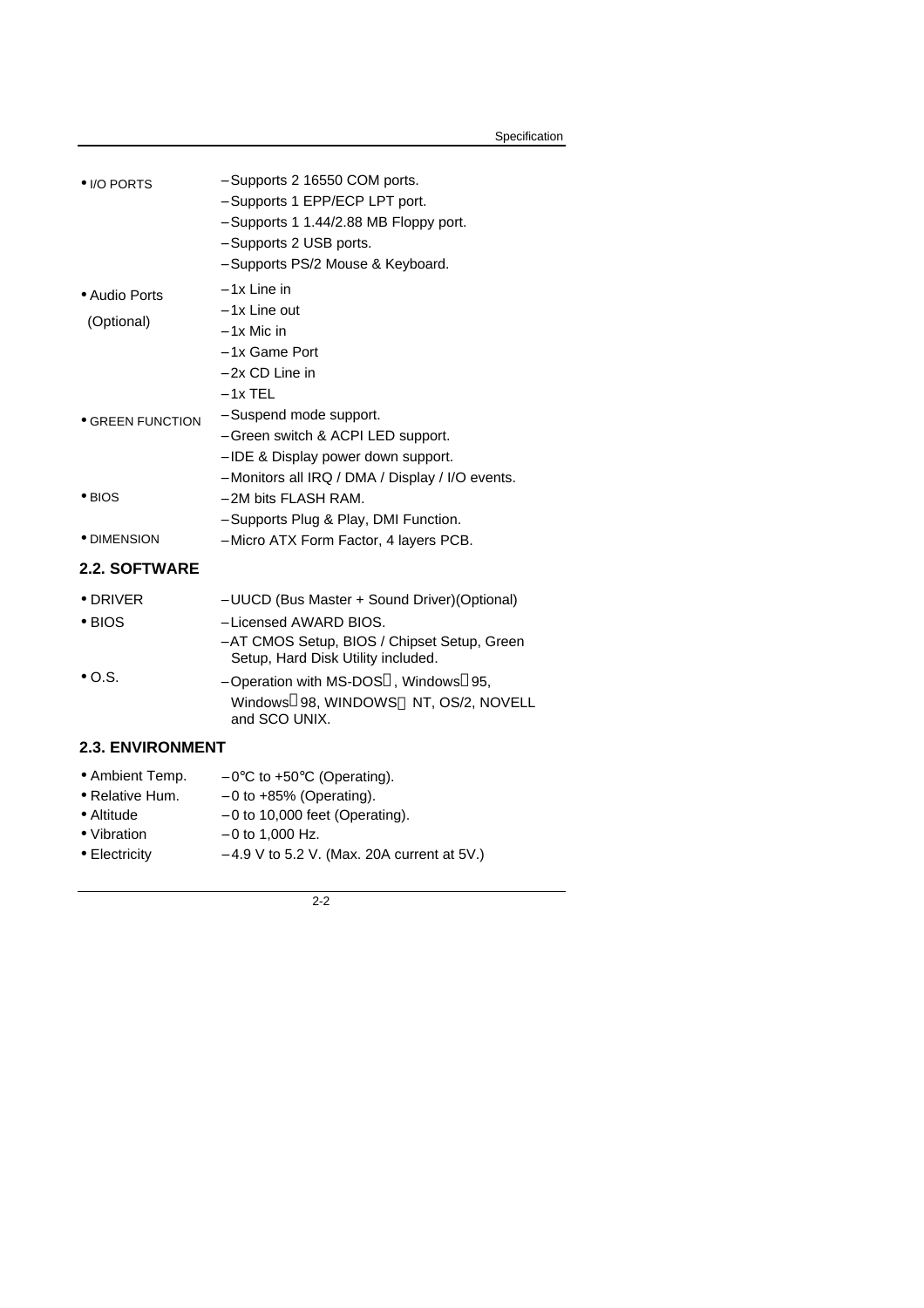## **3. HARDWARE INSTALLATION**

## **3.1. UNPACKING**

The mainboard package should contain the following:

- The **6LM7/6LM7A** main board.
- USER'S MANUAL for main board.
- Cable set for IDE, Floppy devices.
- CD for main board Utility. (Bus Master + Sound Driver)

The main board contains sensitive electric components, which can be easily damaged by static electricity, so the main board should be left in its original packing until it is installed.

Unpacking and installation should be done on a grounded anti-static mat. The operator should be wearing an anti static wristband, grounded at the same point as the anti-static mat.

Inspect the main board carton for obvious damage. Shipping and handling may cause damage to your board. Be sure there are no shipping and handling damages on the board before proceeding.

After opening the main board carton, extract the system board and place it only on a grounded anti-static surface component side up. Again inspect the board for damage. Press down on all of the socket IC's to make sure that they are properly seated. Do this only on with the board placed on a firm flat surface.

### **M**<sup>**D**</sup> DO NOT APPLY POWER TO THE BOARD IF IT HAS BEEN DAMAGED.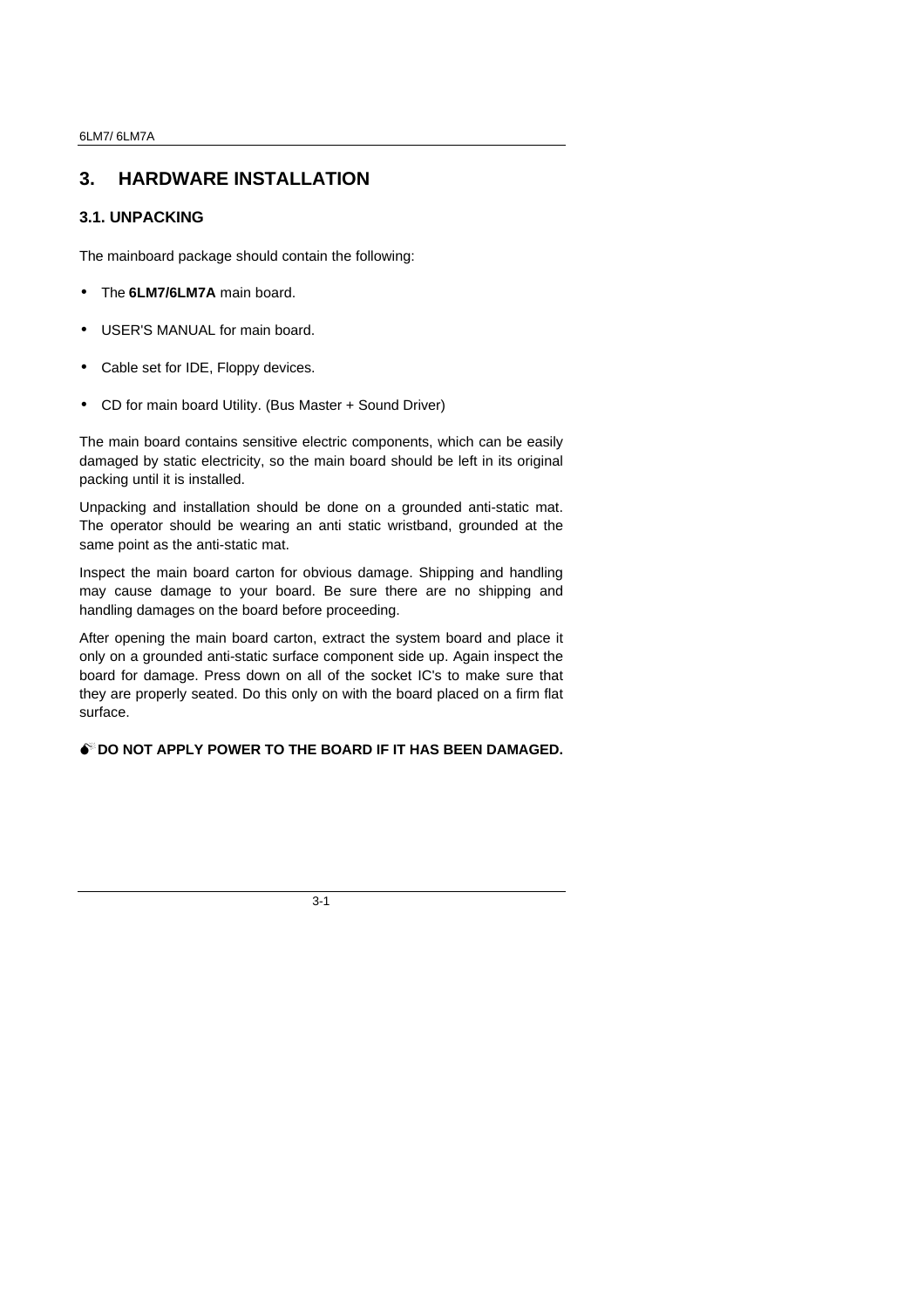### **3.2. MAINBOARD LAYOUT**



**3.3. QUICK REFERENCE FOR JUMPERS & CONNECTORS**

| ♦ I/O Ports Connector |                                                  |
|-----------------------|--------------------------------------------------|
| <b>USB</b>            | USB port.                                        |
| IDE <sub>1</sub>      | For Primary IDE port.                            |
| IDE <sub>2</sub>      | For Secondary IDE port.                          |
| PS/2                  | For PS/2 Mouse & Keyboard port.                  |
| <b>FLOPPY</b>         | For Floppy port.                                 |
| <b>COMB</b>           | For Serial port2 (COM B){Support Modem Ring On}. |
| <b>COMA</b>           | For Serial port1 (COM A){Support Modem Ring On}. |
| LPT                   | For LPT port.                                    |
| <b>ATX Power</b>      | For ATX Power Connector.                         |
| GAME & Audio          | For GAME & MIC LINE-IN, LINE-OUT, TEL Port       |
|                       | (Optional).                                      |
|                       |                                                  |

 $\triangleleft$  Socket 370

For CeleronTM Socket 370 Processor installed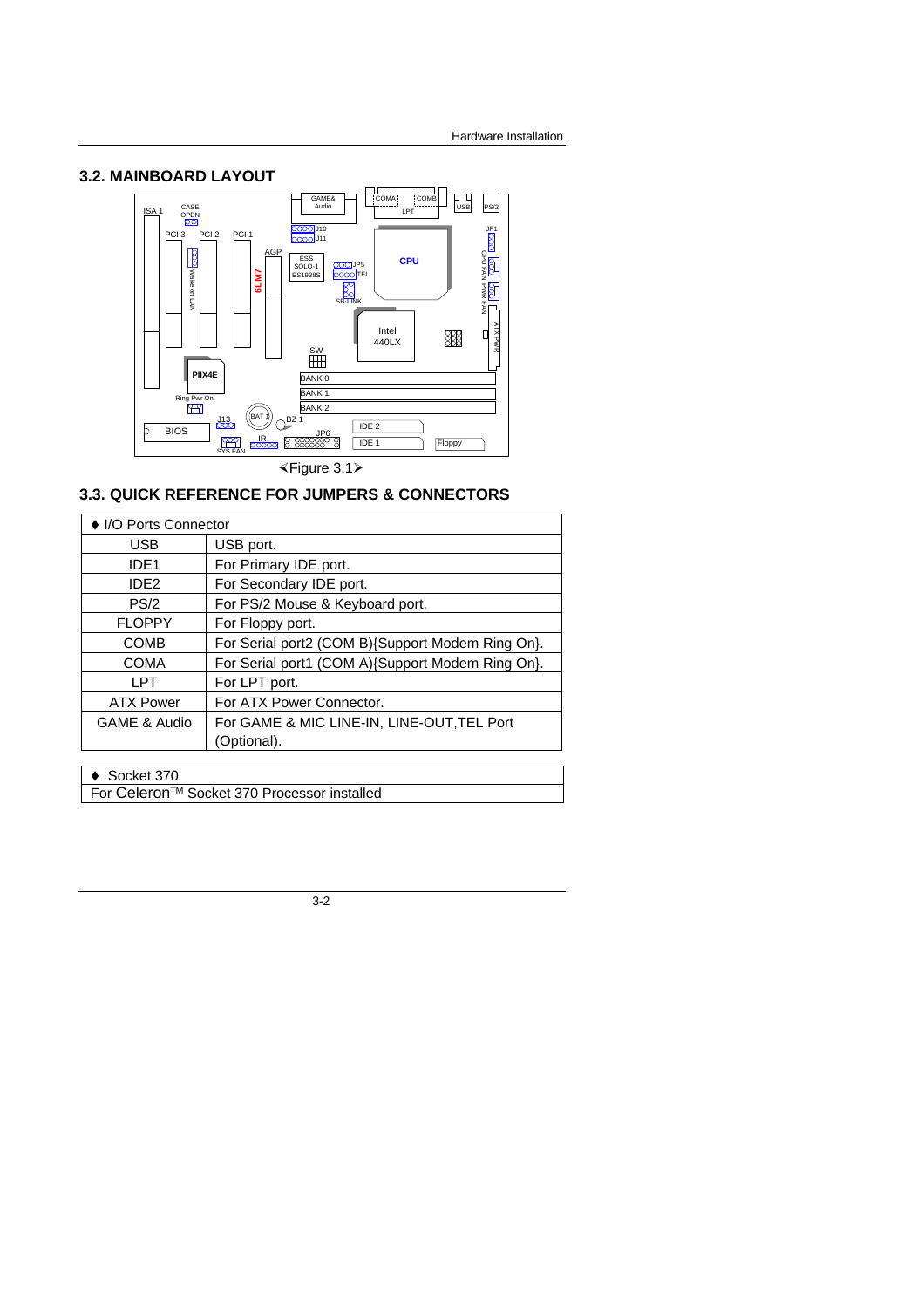### 6LM7/ 6LM7A

| IR: INFRARED Connector (IR) -- Function Option |                       |  |  |
|------------------------------------------------|-----------------------|--|--|
| Pin No.                                        | Function              |  |  |
|                                                | <b>IR Data Output</b> |  |  |
|                                                | GND                   |  |  |
| З                                              | IR Data Input         |  |  |
|                                                | Signal                |  |  |
| 5                                              | POWER $(+)$           |  |  |

| ♦ CPU FAN : CPU cooling FAN Power Connector |              |  |
|---------------------------------------------|--------------|--|
| Pin No.                                     | Function     |  |
|                                             | GND.         |  |
|                                             | $+12V$       |  |
| 3                                           | <b>SENSE</b> |  |

| ♦ Power FAN: Power FAN Connector |              |  |
|----------------------------------|--------------|--|
| Pin No.                          | Function     |  |
|                                  | GND.         |  |
|                                  | $+12V$       |  |
| 3                                | <b>SENSE</b> |  |

| ♦ System FAN: System FAN Connector |              |  |
|------------------------------------|--------------|--|
| Pin No.                            | Function     |  |
|                                    | GND.         |  |
|                                    | $+12V$       |  |
|                                    | <b>SENSE</b> |  |

| Internal RING PWR ON |        |          |  |
|----------------------|--------|----------|--|
| Pin No.              |        | Function |  |
|                      | Signal |          |  |
|                      | GND    |          |  |

| ♦ JP1 : Keyboard Power On Selection |                                       |  |  |
|-------------------------------------|---------------------------------------|--|--|
| Pin No.                             | <b>Function</b>                       |  |  |
| $1 - 2$                             | Enabled Keyboard power on.            |  |  |
| $2 - 3$                             | Disabled Keyboard power on (Default). |  |  |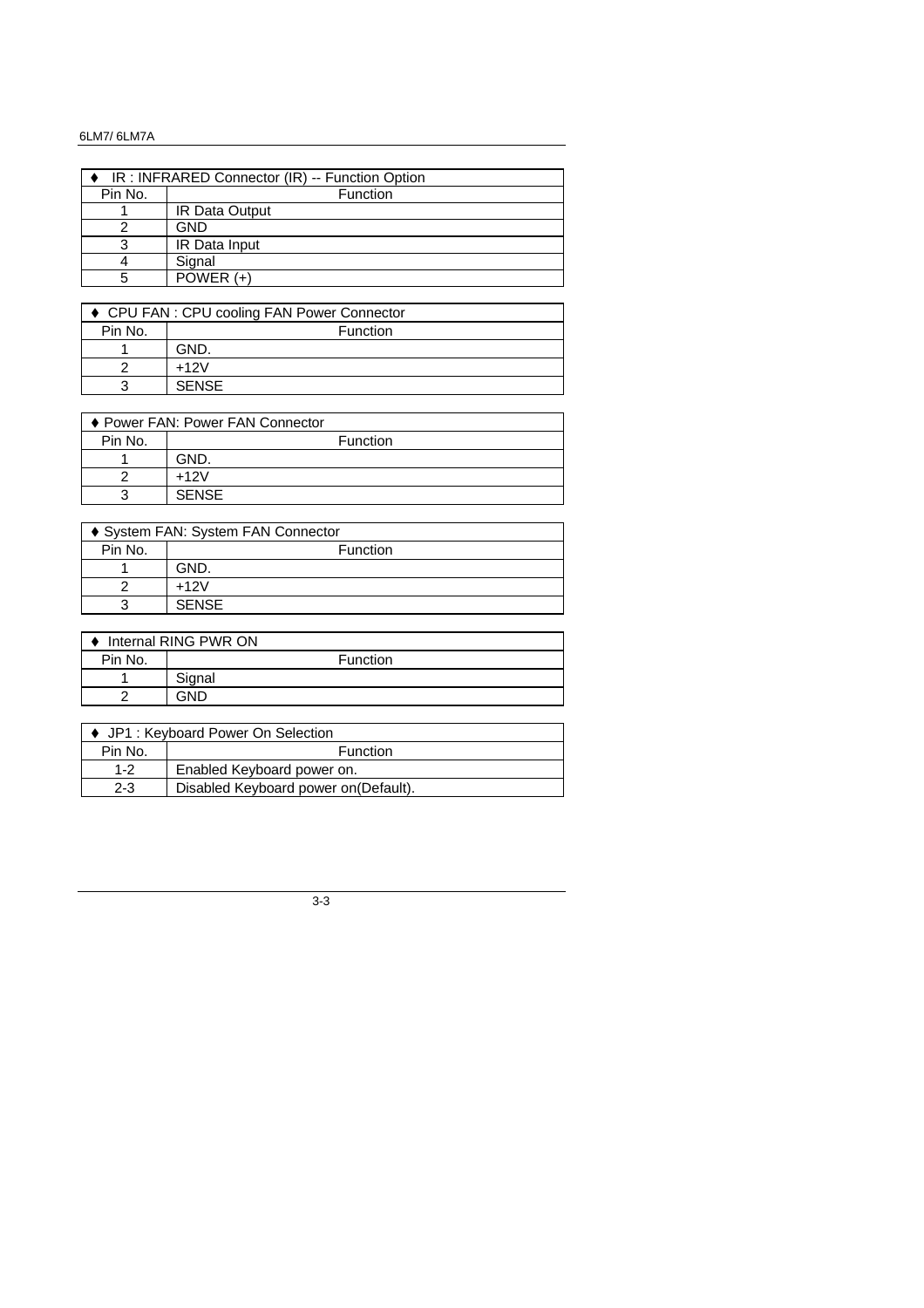Hardware Installation

|           | ♦ JP13 : CLEAR CMOS         |
|-----------|-----------------------------|
| Pin No.   | Function                    |
| 1-2 Close | Clear CMOS                  |
| 2-3 Close | Normal operation (Default). |
|           |                             |

| ↓ JP5 : Onboard Sound Function (Optional) |                                  |  |  |
|-------------------------------------------|----------------------------------|--|--|
| Pin No.                                   | <b>Function</b>                  |  |  |
| 1-2 short                                 | Onboard Sound Enabled. (Default) |  |  |
| 2-3 short                                 | Onboard Sound Disabled.          |  |  |

| $\bullet$ Wake on Lan |          |                 |
|-----------------------|----------|-----------------|
| Pin No.               |          | <b>Function</b> |
|                       | $+5V$ SB |                 |
|                       | GND      |                 |
| 3                     | Signal   |                 |

| SB-LINK : For PCI Audio / Sound Card use only |  |  |  |
|-----------------------------------------------|--|--|--|
| Function                                      |  |  |  |
| Signal                                        |  |  |  |
| <b>GND</b>                                    |  |  |  |
| <b>NC</b>                                     |  |  |  |
| Signal                                        |  |  |  |
| <b>GND</b>                                    |  |  |  |
| Signal                                        |  |  |  |
|                                               |  |  |  |

## **JP6 : For 2X11 PINs Jumper**



## **Soft PWR: Soft Power Connector**



Open: Normal Operation Short: Power On/Off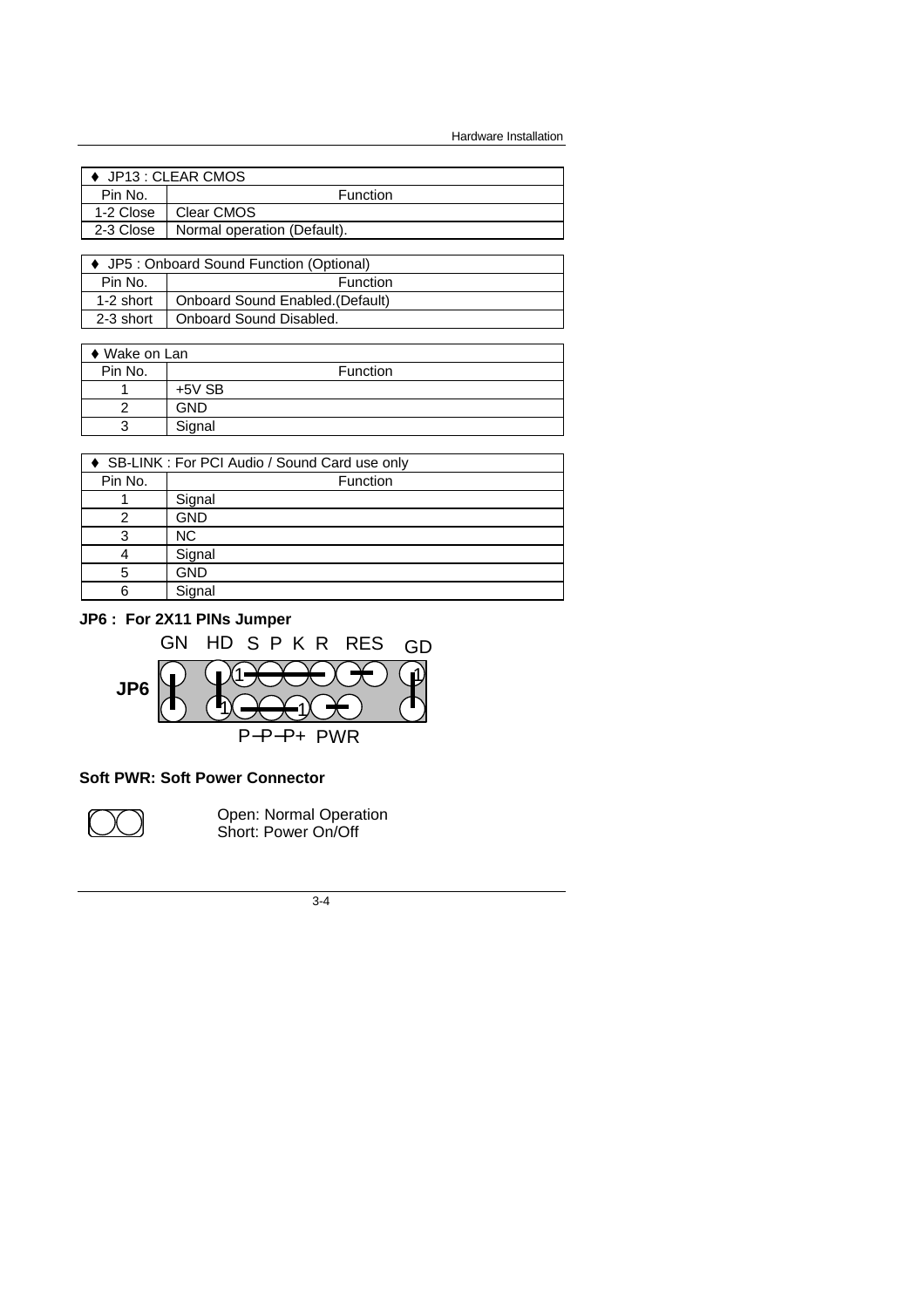## **RES: Reset Switch**



Open: Normal Operation Short: For Hardware Reset System

## **P+P-P-: Power LED**



PIN 1 : anode  $(+)$ PIN 2 : cathode (−) PIN 3 : cathode (−)

## **SPKR: Speaker Connector**



PIN 1 : VCC (+) PIN 2 : VCC PIN 3 : Data PIN 4 : Data (−)

## **SPKR : Internal Speaker Connector (Default)**



PIN 1 : VCC (+) PIN 2-PIN3 : Short PIN 4 : Data (−)

## **HD: IDE Hard Disk Active LED**



PIN 1: LED anode (+) PIN 2: LED cathode (**-**)

## **GN: Green Function Switch**



Open : Normal operation Short : Entering Green Mode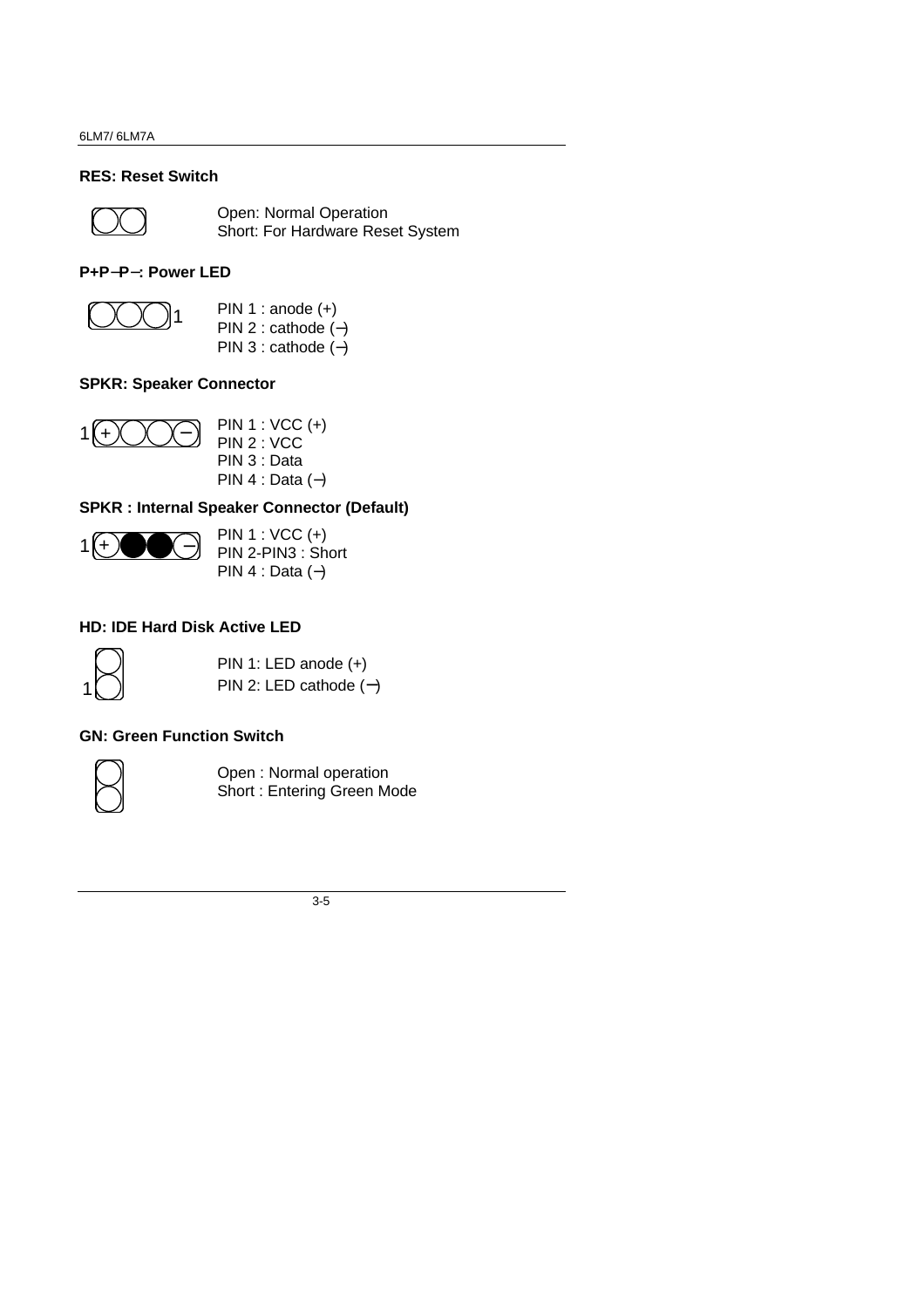### **GD: Green LED**

1

PIN 1 : LED anode (+) PIN 2 : LED cathode (**-**)

#### **3.4. DRAM INSTALLATION**

The main board can be installed with 16 / 32 / 64 / 128 / 256 MB 168 pins DIMM module DRAM, and the DRAM speed must be 50 or 60 ns for EDO & 67MHz for SDRAM when system bus speed is set to 66MHz. The DRAM memory system on main board consists of bank 0, 1 and bank 2 .

Since 168 pins DIMM module is 64 bits width, therefore 1 piece of DIMM module may match a 64 bits system. The total memory size is 16 MB  $\sim$ 384MB SDRAM, EDO DRAM size is 16MB ~ 768MB. The DRAM installation position refer to Figure 3.1, and notice the Pin 1 of DIMM module must match with the Pin 1 of DIMM socket. Insert the DRAM DIMM module into the DIMM socket at Vertical angle. If there is a wrong direction of Pin 1, the DRAM DIMM module could not be inserted into socket completely.

#### **3.5. CPU SPEED SETUP**

The system bus speed can be set to 66MHz form the jumper (**JP2,JP3,JP4**). The user can change the DIP SWITCH **(SW)** selection to set up the CPU speed for different processors. The CPU speed must match with the frequency RATIO and Front Side Bus (FSB) speed. It will cause system hanging up if the frequency RATIO and FSB Speed do not match with the CPU.

| DIP SWITCH (SW) |     |     | FREQ.      | EXT.CLK.     | INT.CLK.   |            |
|-----------------|-----|-----|------------|--------------|------------|------------|
|                 |     |     |            | <b>RATIO</b> | <b>MHz</b> | <b>MHz</b> |
| OFF             | OFF | OFF | ON         | 5.5          | 66         | 366        |
| ON              | ON  | ON  | OFF        | 6            | 66         | 400        |
| OFF             | ON  | ON  | OFF        | 6.5          | 66         | 433        |
| ON              | OFF | ON  | OFF        |              | 66         | 466        |
| OFF             | OFF | ON  | <b>OFF</b> | 7.5          | 66         | 500        |
| ON              | ON  | OFF | <b>OFF</b> | 8            | 66         | 533        |
| OFF             | ON  | OFF | OFF        | 8.5          | 66         | 566        |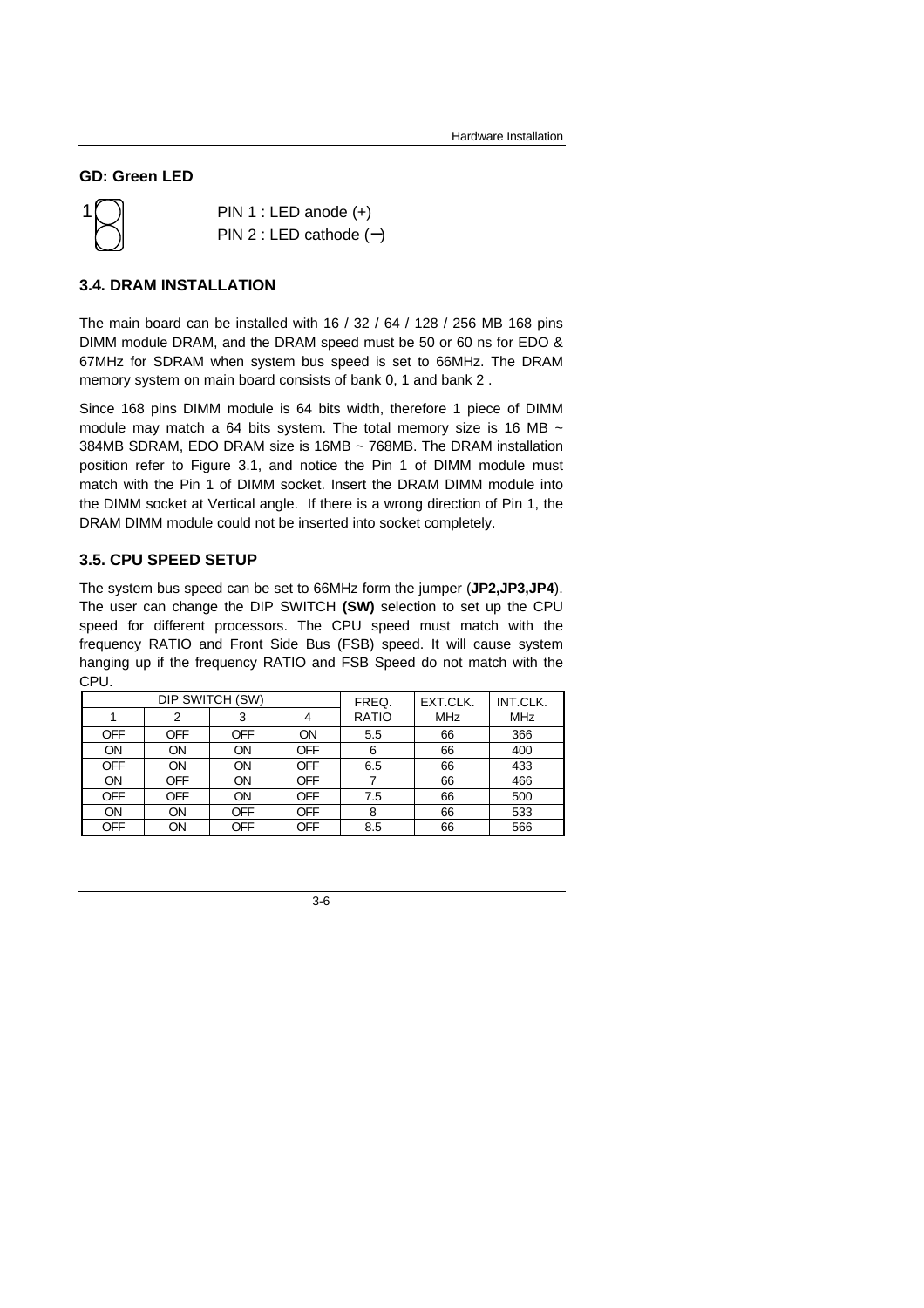| <b>MAIN CLOCK</b> | JP4     | JP3     | JP2     |
|-------------------|---------|---------|---------|
| 66MHz             | $2 - 3$ | $2 - 3$ | $2 - 3$ |
| 75MHz             | $2 - 3$ | $1 - 2$ | $2 - 3$ |
| 83MHz             | $1-2$   | $2 - 3$ | $1 - 2$ |

 $\bullet^*$ **JP2, JP3, JP4** (Select the system speed; G66 / 75 / 83 MHz)

**MWe don' t recommend you to setup your system speed to 75or 83MHz because these frequencies are not the standard specifications for CPU, Chipset and most of the peripherals. Whether your system can run under 75 or 83MHz properly will depend on your hardware configurations: CPU, SDRAM, Cards, etc.**

 $\bullet$ <sup>\*</sup>The CPU is a sensitive electric component and it can be easily **damaged by static electricity, so users must keep it away from metal surface when the CPU is installed onto main board.**

#### **3.6. CMOS RTC & ISA CFG CMOS SRAM**

There're RTC & CMOS SRAM on board; they have a power supply from external battery to keep the DATA inviolate & effective. The RTC is a REAL-TIME CLOCK device, which provides the DATE & TIME to system. The CMOS SRAM is used for keeping the information of system configuration, so the system can automatically boot OS every time. Since the lifetime of internal battery is 5 years, the user can change a new Battery to replace old one after it cannot work.

- $\bullet$  Danger of explosion if battery is incorrectly replaced.
- $\bullet$  Replace only with the same or equivalent type recommended by the manufacturer.
- $\bullet$  Dispose of used batteries according to the manufacturer's instructions.

#### **3.7. SPEAKER CONNECTOR INSTALLATION**

There is a speaker in AT system for sound purpose. The 4 - Pins connector **SPKR** is used to connect speaker.

## **3.8. HARDWARE RESET SWITCH CONNECTOR INSTALLATION**

The RESET switch on panel provides users with HARDWARE RESET function. The system will do a cold start after the RESET switch is pushed and released by user. The RESET switch is a 2 PIN connector and should be installed to **RST** on main board.